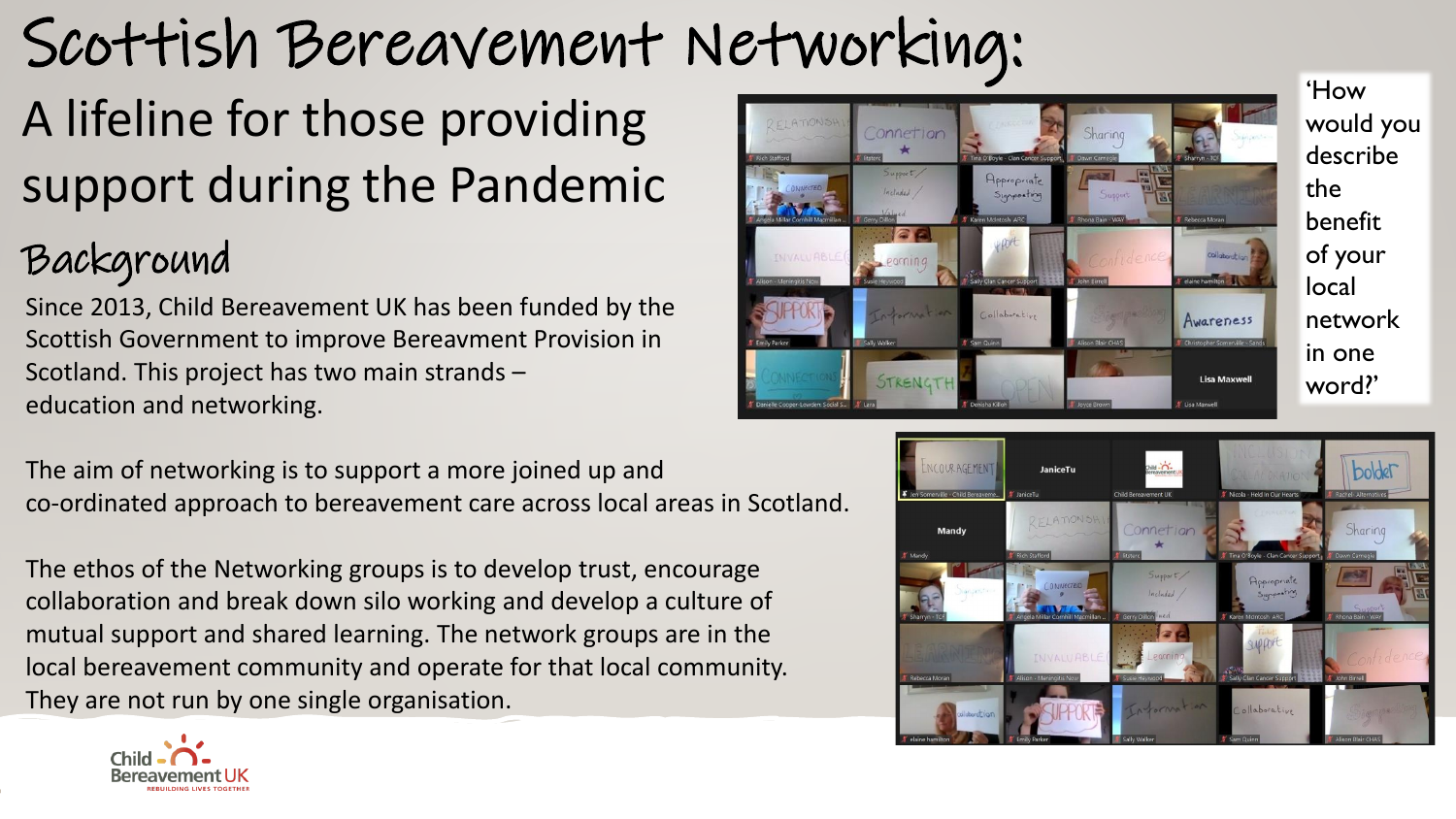### Challenges of the Pandemic



At the end of 2019 Local Networks had been meeting on a quarterly basis in 6 different areas of Scotland. There had been a total of 14 network meetings throughout the year.

At the end of 2020 Local Networks had adapted and expanded to meet the need of local communities working with bereavement. Meetings remained local but met online and met more often to manage the speed of change that was being experienced across the bereavement sector due to the pandemic. There were 51 local bereavement network meetings in 8 different areas of Scotland in 2020.

### By the end of 2021 there will have been 60 local bereavement network meetings across 10 areas of Scotland.

"I find them very useful for knowing about local service providers, what services offered as well as different priorities, projects, and training on the go. Over lockdown the inter agency support happening within the networks has been hugely valuable on many levels!"

"It's a relaxed space to share information and support each other during very challenging times for all."

"It has been great to gain perspective, to feel part of a wider network and to hear more about the work of other similar organisations. It feels as though clients will be much better served when we are all working together and they can be signposted to the right place for them."

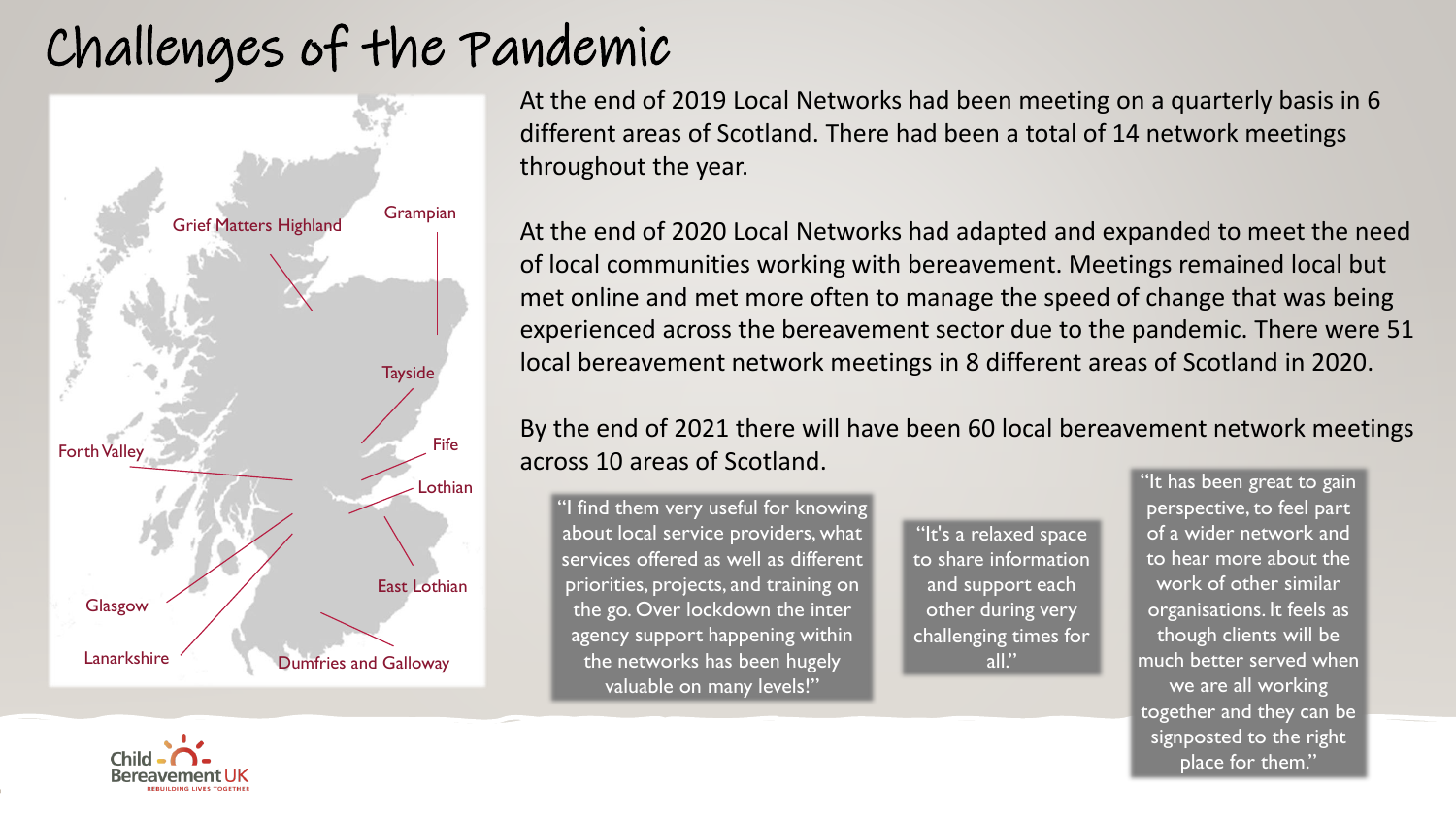### From Local to National



In September 2021 we brought the networks together for the first time for a National Networking event. This event had three themes: The biggest benefit of a National Network is...

### Education. Connection. Celebration

#### One thing I will take from these 2 mornings is... **M** Mentimeter



"I have found it to be a supportive environment which has enabled me to learn from colleagues who have been generous enough to share their experiences and ways of working and this has hopefully led to positive outcomes for our service users"

Child **- (** 

"I think this group is such a useful network, it feels like a very mutually encouraging type of networking where everyone values what each other do. Sometimes networking can feel more like competing which I don't like."

"A place to update, share and explore with other like minded charities. It has been an invaluable platform to share the supports we offer which in turn hopefully helps those needing our care"



This event was planned and delivered with partners from the local network groups and was informed by emerging trends, discussions and feedback from local network meetings.

The network's recent online event encouraged people with a passion for improving bereavement initiatives and workforce wellbeing from across Scotland, to come together, to connect, learn and celebrate individual and collective achievements.